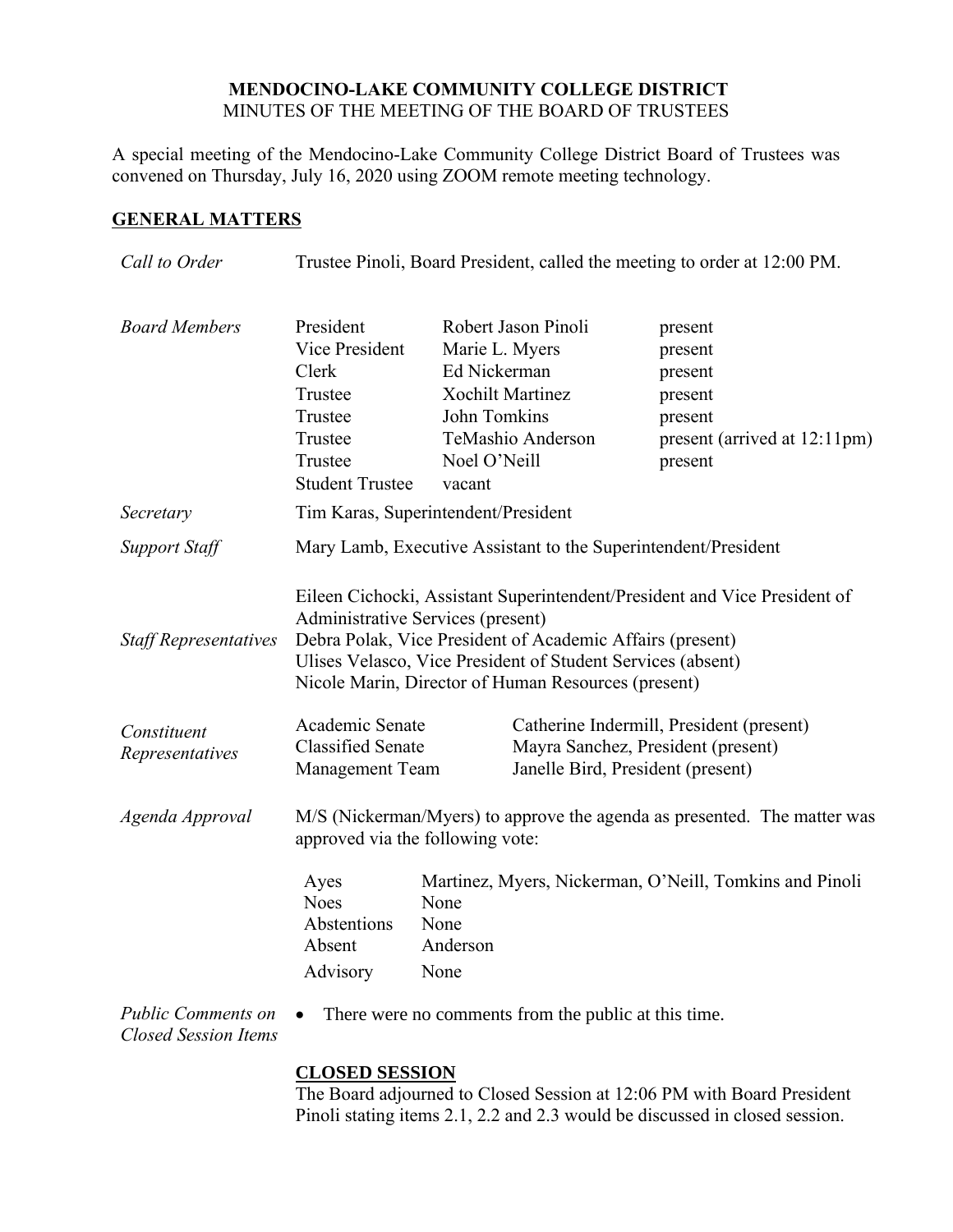#### **OPEN SESSION**

*Report of Action Taken in Closed Session*

The Board returned to open session at 12:18 PM with Board President Pinoli stating there was nothing to report out from closed session.

*Public Comments* • There were no comments from the public at this time.

## **CONSENT AGENDA**

M/S (Martinez/Anderson) Board of Trustees does hereby approve the Consent Agenda as presented. The consent agenda was approved with the following vote:

| Ayes             | Anderson, Martinez, Myers, Nickerman, Tomkins, O'Neill, |
|------------------|---------------------------------------------------------|
|                  | and Pinoli                                              |
| <b>Noes</b>      | <b>None</b>                                             |
| Abstentions None |                                                         |
| Absent           | <b>None</b>                                             |

Items with an asterisk \* were approved by one motion as the Consent Agenda.

### **Personnel**

*Consideration to approve the personnel list – Short-Term Non Continuing (STNC) Employees*

*Consideration to approve the Classified Administrator Contract – Categorically Funded*

\*RESOLVED, That the Mendocino-Lake Community College District Board of Trustees does hereby ratify the employment of the short-term noncontinuing (STNC) employees as submitted and presented at the meeting pending receipt of all necessary employment eligibility requirements.

\*RESOLVED, That the Mendocino-Lake Community College District Board of Trustees hereby approves the Classified Administrator – Categorically Funded contract as presented.

#### **ACTION ITEMS**

*Award of Contract for the MacMillan Hall Chiller Replacement Project* After reviewing the information presented and discussion, the board took the following action:

M/S (Tomkins/Martinez) that the Mendocino-Lake Community College District Board of Trustees does hereby awards the contract for the MacMillan Hall Chiller project to Matrix HG, Inc., for \$149,556 with the following vote:

| Ayes        | Anderson, Martinez, Myers, Nickerman, O'Neill, Tomkins |
|-------------|--------------------------------------------------------|
|             | and Pinoli                                             |
| <b>Noes</b> | None                                                   |